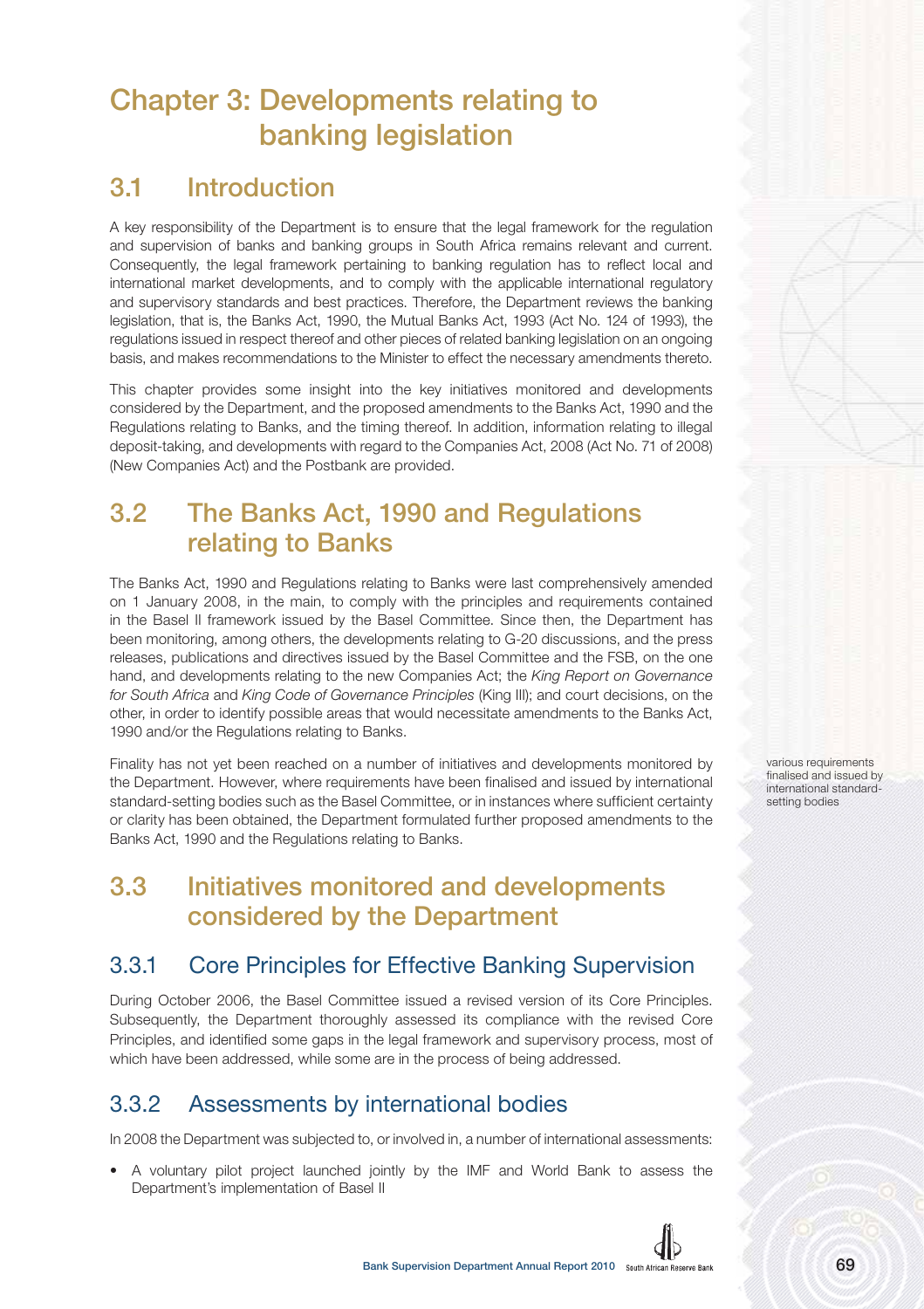- A scheduled FSAP by the World Bank and the IMF
- A scheduled assessment of South Africa's compliance with AML/CFT recommendations of FATF.

During 2009–10, the Department was subjected to an Article IV Consultation with the World Bank and the IMF in order to assess its compliance with the Core Principles that were updated and issued by the Basel Committee in October 2006. A ROSC was issued in 2010 in this regard.

Although the reports pertaining to the above-mentioned assessments have been favourable in general, there are some areas of the legal framework that need attention or refinement to comply fully with the stated standards and requirements.

# 3.3.3 International developments related to the global financial crisis

Following the secondary effects of the global financial and economic crisis, which included the worldwide securitisation markets, the Department commissioned the audit, tax and advisory firm KPMG to conduct an investigation into securitisation schemes operated by banks in South Africa. The final report issued by KPMG suggested certain improvements to the existing legal framework that would be considered by the Department to identify those areas where amendments to the existing framework were required.

During 2010, the Department also participated in various working groups established by the NT in order to comment on, or implement proposals issued by, the G-20 working groups that were established to deal with the causes and effects of the global financial and economic crises. Although the G-20 working groups are considering a large number of issues, not all matters have been finalised. Thus far, the Department has not identified any issue that would necessitate an amendment to the Banks Act, 1990 in this regard, although various amendments to the Regulations relating to Banks have been identified.

At a meeting of the Standing Committee for the Revision of the Banks Act, 1990 (Standing Committee) held on 26 April 2010, a proposed first draft of the Banks Amendment Bill, 2010 was approved to be published for public comment. The comments that were received were considered and incorporated where they were found to be necessary or appropriate. Draft 2 of the Banks Amendment Bill, 2010 was tabled and approved subject to certain amendments at a meeting of the Standing Committee held on 9 July 2010. Draft 2 was then published for comment and the Department only received a few comments. Some comments were incorporated into Draft 3 of the Banks Amendment Bill, 2010 that was then tabled at a meeting of the Standing Committee held on 14 September 2010.

Subsequently, the Department received further representations from certain banks that are under consideration. The Department is also considering further amendments to the Banks Act, 1990. The date for the implementation of the new Companies Act, 2008 is, however, crucial before the Banks Amendment Bill, 2010 can be submitted to the Minister and, in turn, for him to initiate the parliamentary process.

Nevertheless, based on the internationally agreed amended requirements, best practices and standards issued by international standard-setting bodies such as the G-20, FSB and the Basel Committee, as discussed in further detail in Chapters 1 and 2 of this report, and in accordance with the mission of the Department to promote the soundness of the banking system and to minimise systemic risk through the effective and efficient application of international regulatory and supervisory standards, and in order to ensure that the regulatory framework for banks and banking groups remains relevant and current, the Department commenced a formal process to amend the Regulations relating to Banks.

Furthermore, since the introduction on 1 January 2008 of the amended Regulations relating to Banks that incorporated, among other things, the requirements of the internationally agreed Basel II framework, the Department took various internal policy decisions in respect of specific matters that also needed to be incorporated into the Regulations relating to Banks, and identified areas in these Regulations relating to Banks that required correction or further clarification.

KPMG commissioned to conduct an investigation into securitisation schemes

formal process to amend the Regulations relating to Banks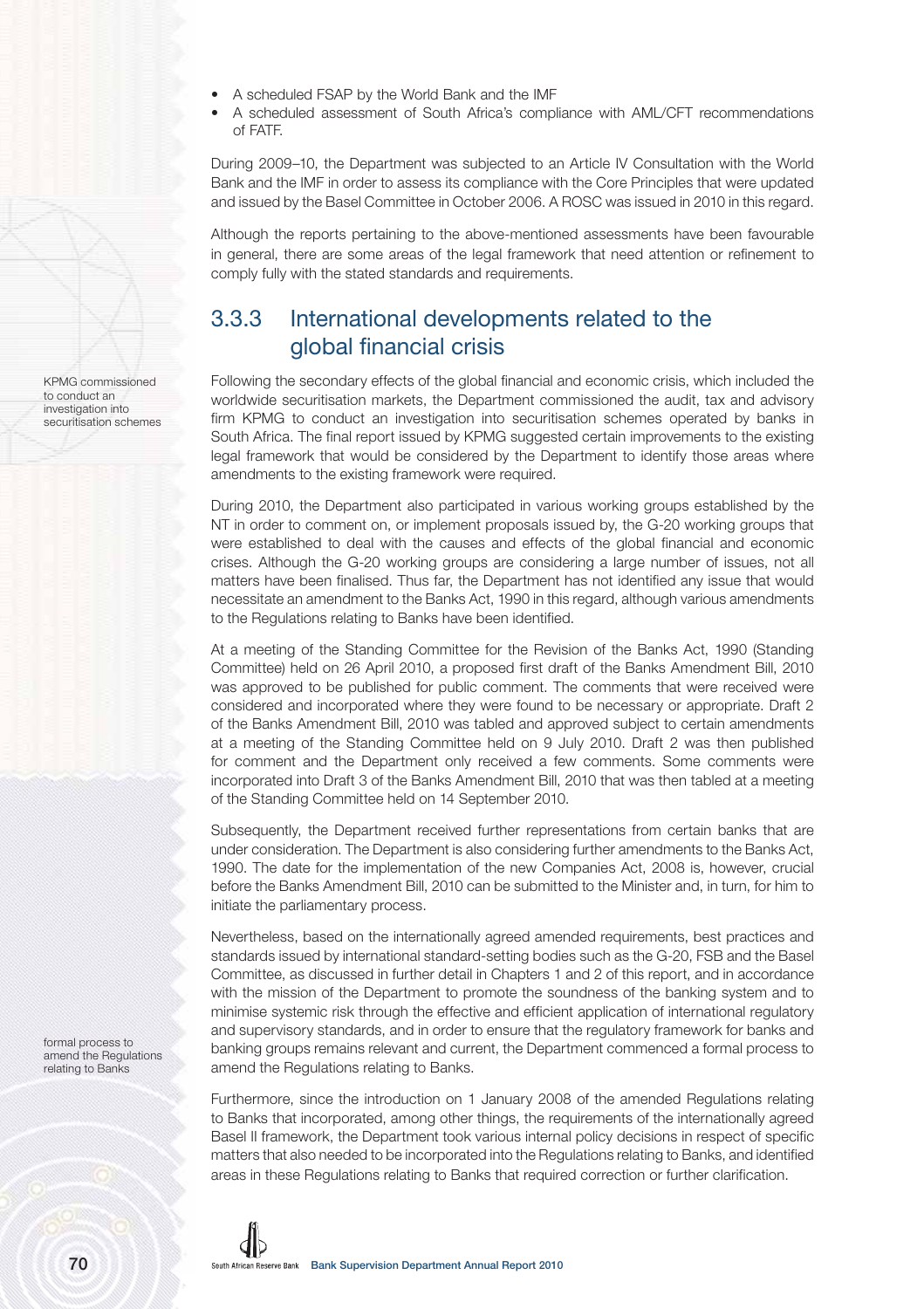In this regard, on 15 March 2010, 30 June 2010 and 17 December 2010 the Department respectively issued for comment Drafts 1, 2 and 3 of the proposed amended Regulations relating to Banks. The background to, and the details of, the aforementioned respective draft regulations were presented to, and considered and discussed by, the Standing Committee at its respective meetings indicated above during 2010.

It is envisaged that the proposed amended Regulations relating to Banks will be finalised and presented to the Standing Committee for final consideration and approval during the third quarter of 2011, whereafter it will be submitted to the Minister for final consideration and approval. In accordance with an international agreement regarding the implementation of specified amended requirements issued by the Basel Committee during July 2009, the amended Regulations relating to Banks will be implemented in South Africa on 1 January 2012. The latest draft version of proposed amendments to the Regulations relating to Banks is available at www.resbank.co.za/Regulation and supervision/Bank Supervision/Banking legislation.

In accordance with internationally agreed transitional arrangements, the implementation of further requirements related to the strengthening of capital requirements and the introduction of global liquidity standards, as set out in the Basel III documentation published by the Basel Committee on 16 December 2010, and discussed in further detail in Chapters 1 and 2 of this report, will be phased in during predefined periods, which will commence on 1 January 2013.

# 3.3.4 Companies Act, 2008 (Act No. 71 of 2008)

The New Companies Act was promulgated in April 2009 but is set to become effective only during the second quarter of 2011.

Owing to the fact that banks are also public companies, the provisions of the New Companies Act have a profound effect on banks and some of the provisions of the Banks Act, 1990. The provisions of the New Companies Act have been incorporated into the Banks Amendment Bill, 2010 where applicable and/or appropriate.

# 3.3.5 Current directives, circulars and guidance notes

This Department is currently considering the inclusion of relevant provisions contained in previously issued directives, circulars and guidance notes into either the Banks Amendment Bill, 2010 or the proposed amended Regulations relating to Banks.

# **3.4 Proposed amendments to the Banks Act, 1990**

The proposed amendments set out below are the provisions as set out in Draft 2 of the Banks Amendment Bill 2010. Draft 3 of the Banks Amendment Bill, 2010 is being further refined and will be resubmitted to the Standing Committee before being published for comment during 2011.

## Definitions (section 1(1))

Inserting a definition of the Basel Committee on Banking Supervision.

Inserting the definition of 'Commission' contained in the New Companies Act and the consequent substitution of the word 'Registrar of Companies' with 'Commission' wherever such term appears in the Banks Act, 1990, being section 15(3); section 51(2)(c); section 54(8) and (8A); section 56(1) and (4); section 57(3); and section 65(1)(b), (c) and (d).

Amending the reference in the definition of 'Companies Act' to (Act No. 71 of 2008).

Replacing the reference to the Co-operatives Act, 1981 (Act No. 91 of 1981) with the Cooperatives Act, 2005 (Act No. 14 of 2005).

the amended Regulations to be implemented in South Africa on 1 January 2012

the New Companies Act has a profound effect on banks

Draft 3 of the Banks Amendment Bill, 2010 is being further refined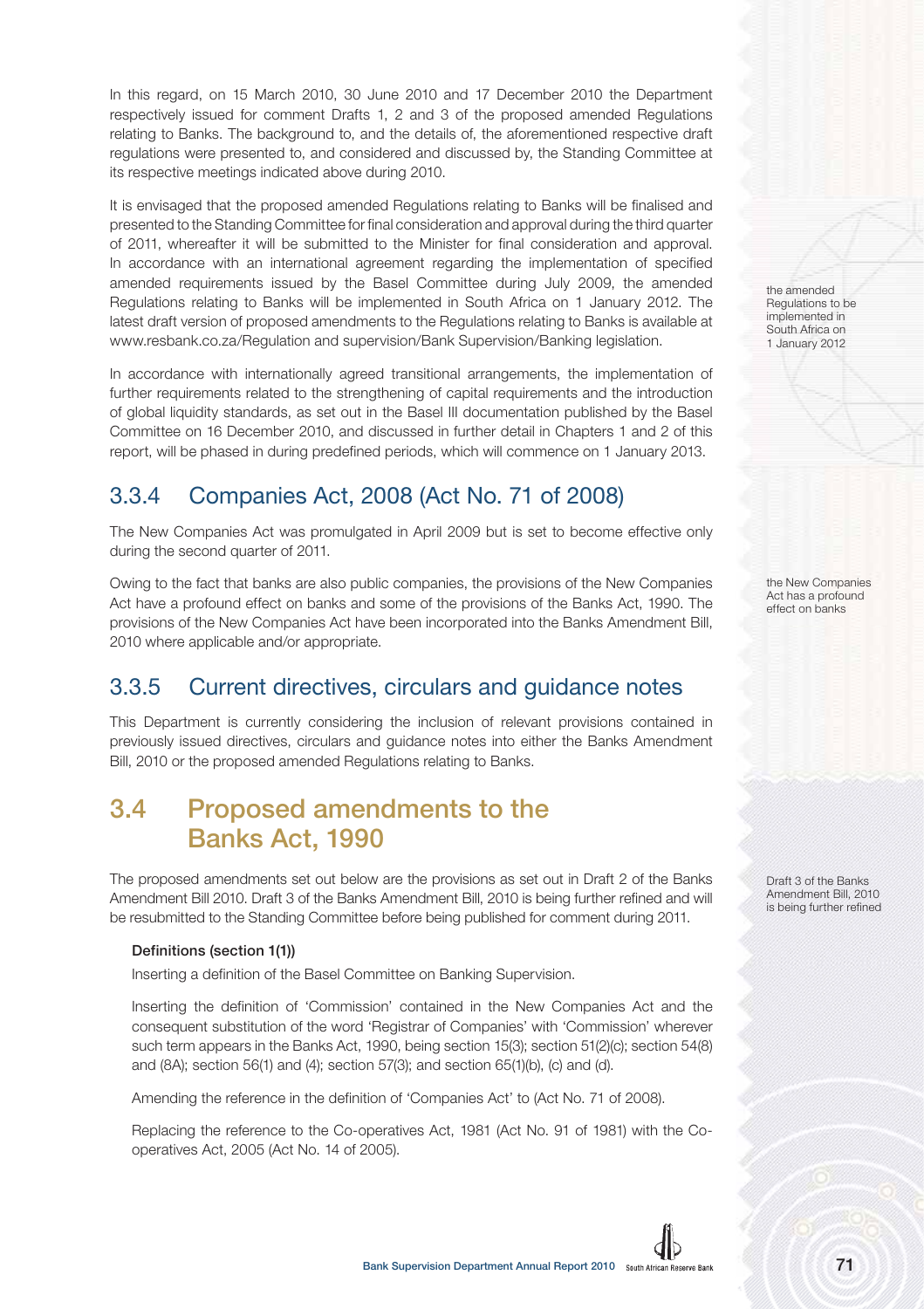Inserting a definition of 'control' with reference to section 2(2) of the New Companies Act.

Amending the definition of 'director' to be in line with the New Companies Act as this definition may cast the regulatory net wider, and increase the ability of the Registrar to regulate directors of banks and controlling companies.

Deleting the words "as contemplated in paragraphs (a), (b) or (c) of the definition of 'controlling company'" from the definition of "domestic shareholder". These sections have not existed in the 1973 Companies Act for quite some time and do not appear in the New Companies Act.

Substituting the words "sections 286 and 288" in the definition of "financial statements" with the words "section 30", which is the analogous section in the New Companies Act.

Substituting the words "section 1(4)" in the definition of 'holding company' with a reference to section 1, being the analogous section in the New Companies Act.

Replacing the reference to the Co-operatives Act, 1981 (Act No. 91 of 1981) with the Co-operatives Act, 2005 (Act No. 14 of 2005) in the definition of 'liquid assets'.

Inserting a definition of 'public company' as defined in the New Companies Act.

Deleting the definition of 'Registrar of Companies' as it has become obsolete.

Replacing the reference to the Government Gazette as No. 30627 of 1 January 2008 in the definition of 'Regulations relating to branches'.

Substituting the words "section 1(3)" with a reference to section 1, being the analogous section in the New Companies Act.

Amending section 1(1A) paragraph (b)(iii) of the Banks Act, 1990 to refer to the Companies Act 61 of 1973. In terms of item 9(1) of schedule 5 of the New Companies Act, section 421(1) (and Chapter XIV) of the 1973 Companies Act shall continue to apply with respect to the winding-up and liquidation of companies in terms of the New Companies Act until such time as the Minister, by notice in the Government Gazette, has determined otherwise. In this regard, reference will need to be made to the 1973 Companies Act and section 424 shall be identified as being a section of the 1973 Companies Act.

Amending the Banks Act, 1990 by the substitution for the words "memorandum of association and articles of association" of the words "memorandum of incorporation", wherever such term appears being section 15(3); section 16(2)(b)(i); section 17(1)(c); section 18(2); section 32(1)(b); section 44(2)(c); section 56(heading) section 56(1)(a); section 56(4); section 56(5)(a); section 57(heading) section 57(1); section 57(3); section 79(3); section 86(2)(a) and (b); and section 87(1). These amendments are made to ensure that obsolete terminology is not used in the Banks Act, 1990.

#### Exclusions from application of Act (section 2)

The references to "Public Investment Commissioners" and the "Public Investment Commissioners Act, 1984" are to be amended to the "Public Investment Corporations Act, 2004 (Act No. 23 of 2004)".

#### Annual report by Registrar (section 10)

It is proposed that the wording of subsection (2) of section 10 be amended in order to state the provision in plain language.

# Granting and refusal of application for authorization (section 13)

It is proposed that similar requirements relating to the foreign consolidating supervisor be inserted when a foreign institution applies for registration as a bank as is currently required of a consolidating supervisor when a foreign institution applies for the registration as a branch.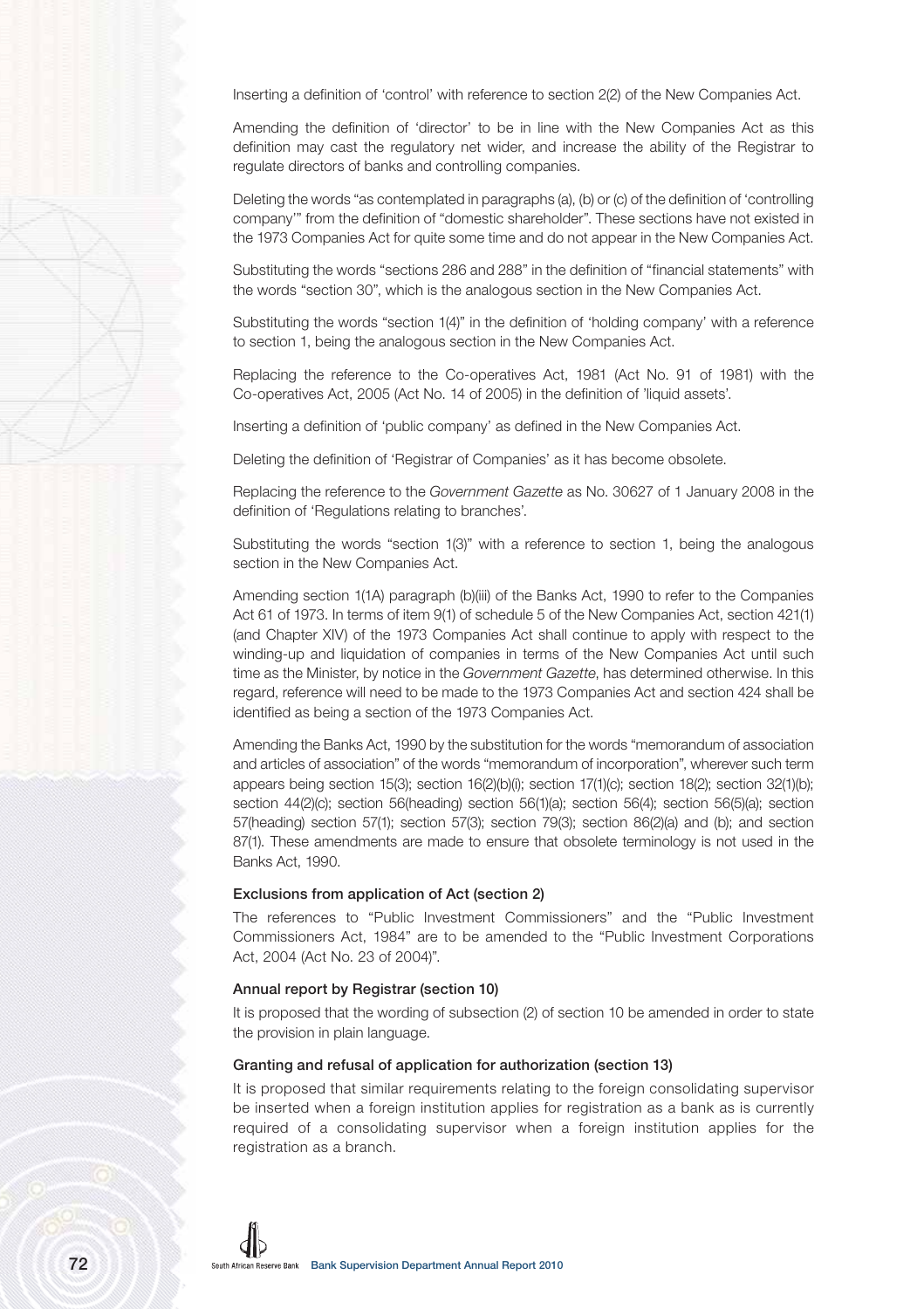### Use of the name bank (Section 22)

It is proposed that the provisions of this section also be made applicable to representative offices.

### Cancellation or suspension of registration by the Registrar (Section 23)

It is proposed that a clause be inserted to make provision for a material contravention and conviction of FICA to be a cause for the suspension or cancellation of the registration of a bank.

### Cancellation of registration at request of the bank (section 27)

It is proposed that the provision specifies a 75 per cent requirement for the passing of a special resolution.

### Cancellation of registration upon winding-up (section 28)

The reference to section 419(1) of the 1973 Companies Act needs to be replaced with section 82(1) being the analogous reference in the New Companies Act.

# Publication of information relating to banks, controlling companies, eligible institutions and representative offices of foreign institutions and the keeping of records by the Registrar (section 30)

This section needs to be amended to make reference to the concept of a "merger" as introduced in the New Companies Act and to replace the reference to Chapter XII of the 1973 Companies Act with the analogous reference in the New Companies Act, being Chapter 5.

### Registration of shares in name of nominees (section 38)

The reference to the Unit Trust Control Act, 1981 is to be replaced with the Collective Investment Schemes Control Act, 2002 and the reference to the Stock Exchanges Control Act, 1985 is to be replaced with the Securities Services Act, 2004.

### Application for registration as controlling company (section 43)

Since there is no definition of 'controlling company' in either the 1973 Companies Act or in the New Companies Act the cross-reference needs to be deleted.

#### Cancellation of registration at request of controlling company (section 47)

It is proposed that the provision specifies a 75 per cent requirement for the passing of a special resolution.

#### Application of Companies Act to banks and controlling companies (section 51)

Section 51 of the Banks Act, 1990 amends certain provisions of the 1973 Companies Act relating to the details of directors that need to be displayed on the correspondence of banks. However, there is no analogous section in the New Companies Act and should thus be deleted.

## Subsidiaries, branch offices, other interests and representative offices of banks and controlling companies (section 52)

Section 52 of the Banks Act, 1990 provides that banks and controlling companies require the Registrar's prior written approval, among others things, when acquiring an interest in any business undertaking outside the Republic of South Africa. Since the provision has a wide application, and banks and controlling companies have experienced some difficulty in conducting certain businesses abroad, it is recommended that the Registrar be afforded the power to issue a directive to specify under which circumstances a mere notification of a transaction would suffice.

## Compromises, amalgamations, arrangements and other affected transactions (section 54)

The New Companies Act does not provide for "compromises" and hence the term needs to be deleted from the heading, as well as from the body of section 54.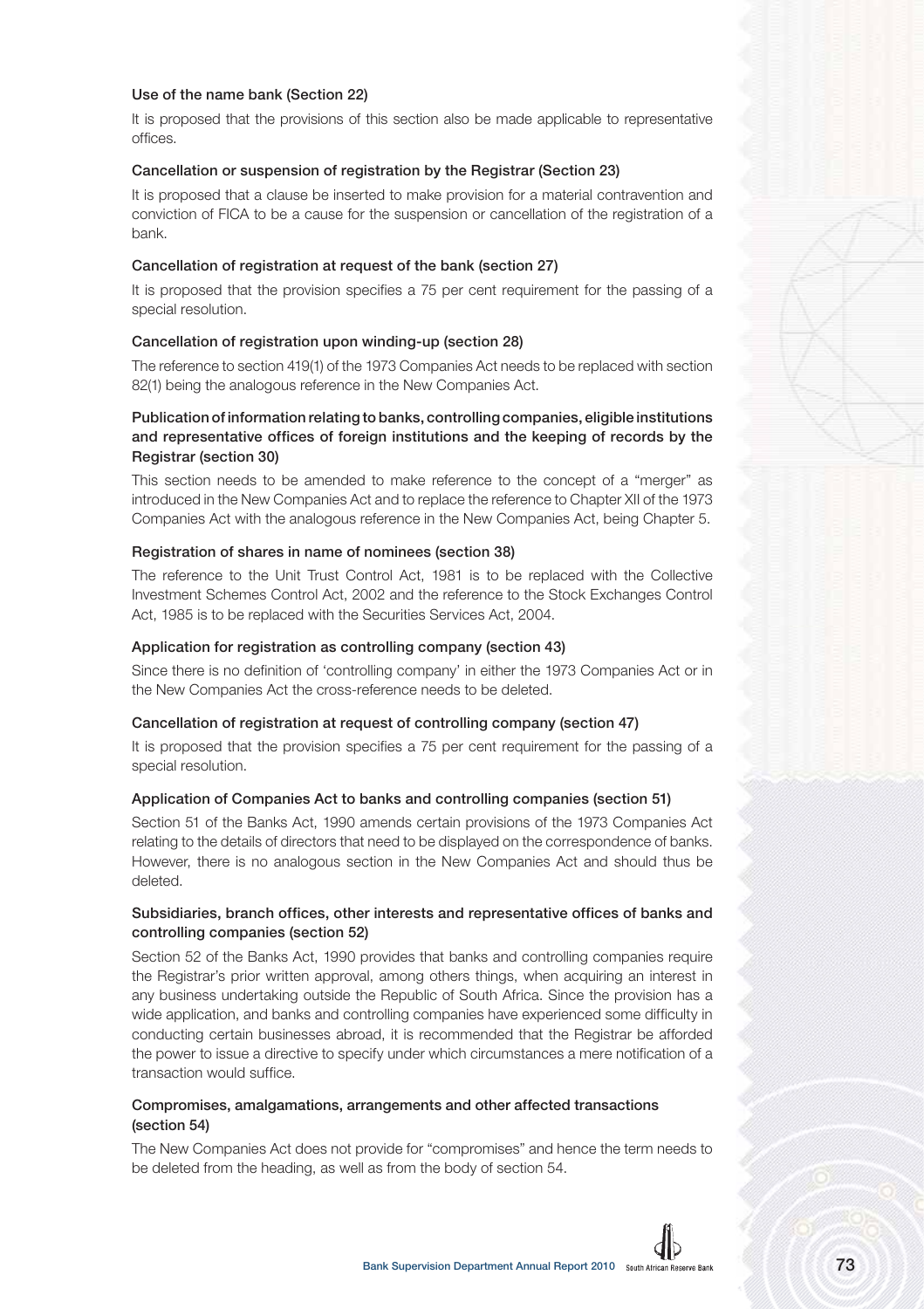Section 54(1)(a) needs to be amended to make reference to the concept of a "merger" as introduced by the New Companies Act.

The reference to Chapter XVA of the 1973 Companies Act needs to be replaced with the reference to the analogous chapter of the New Companies Act being Chapter 5.

# Reconstruction within group of companies (section 55)

The reference in section 55(a) to section 288(1) of the 1973 Companies Act needs to be replaced with the reference to the analogous section of the New Companies Act, being section 30.

#### Alteration of memorandum of association or articles of association (section 56)

The references in section 56(1) of the Banks Act, 1990 to sections 44, 55, 56 or 62 of the 1973 Companies Act need to be replaced with the reference to the analogous section of the New Companies Act, namely section 16.

### Alteration of memorandum of association or articles of association in accordance with direction of the Registrar (section 57)

The reference in section 57 of the Banks Act, 1990 to section 179 of the 1973 Companies Act needs to be replaced with the reference to the analogous section of the New Companies Act, namely section 61(7).

#### Information regarding directors and officers (section 58)

The reference in section 58 of the Banks Act, 1990 to section 215 of the 1973 Companies Act needs to be replaced with the reference to the analogous section of the New Companies Act, namely section 24(3)(b).

#### Directors and officers of a bank or controlling company (section 60)

Include references to section 77 of the New Companies Act relating to the liability of directors.

In terms of item 9(1) of schedule 5 of the New Companies Act, section 419 (and Chapter XIV) of the 1973 Companies Act shall continue to apply with respect to the winding-up and liquidation of companies in terms of the New Companies Act until such time as the Minister, by notice in the Government Gazette, has determined otherwise. In this regard, reference will need to be made to the 1973 Companies Act and section 424 shall be identified as being a section of the 1973 Companies Act.

Subsection (5)(c) of the Banks Act, 1990 is to be amended to provide for the already existing practice whereby the period of 20 working days is stayed when a form BA 020 is received that is either incomplete or that contains material errors.

It is proposed that a provision be inserted to provide that banks may have positions of or refer to employees as directors only when such persons have been appointed as a director in terms of section 66 of the 1973 Companies Act.

#### Appointment of auditor (section 61)

The reference to Chapter X of the 1973 Companies Act in section 61 of the Banks Act, 1990 needs to be replaced with the reference to the analogous chapter of the New Companies Act, namely Chapter 3.

The reference to "Public Accountants' and Auditors' Board" in section 61 of the Banks Act, 1990 is to be replaced with "Independent Regulatory Board for Auditors".

#### Appointment of auditor by the Registrar (section 62)

The reference in section 62 of the Banks Act, 1990 to sections 269(4) and 271(1) of the 1973 Companies Act need to be replaced with the reference to the analogous sections of the New Companies Act, namely sections 90 and 91.

### Functions of auditors in relation to Registrar (section 63)

The reference to "Public Accountants' and Auditors' Board" in section 63 of the Banks Act, 1990 is to be replaced with "Independent Regulatory Board for Auditors".

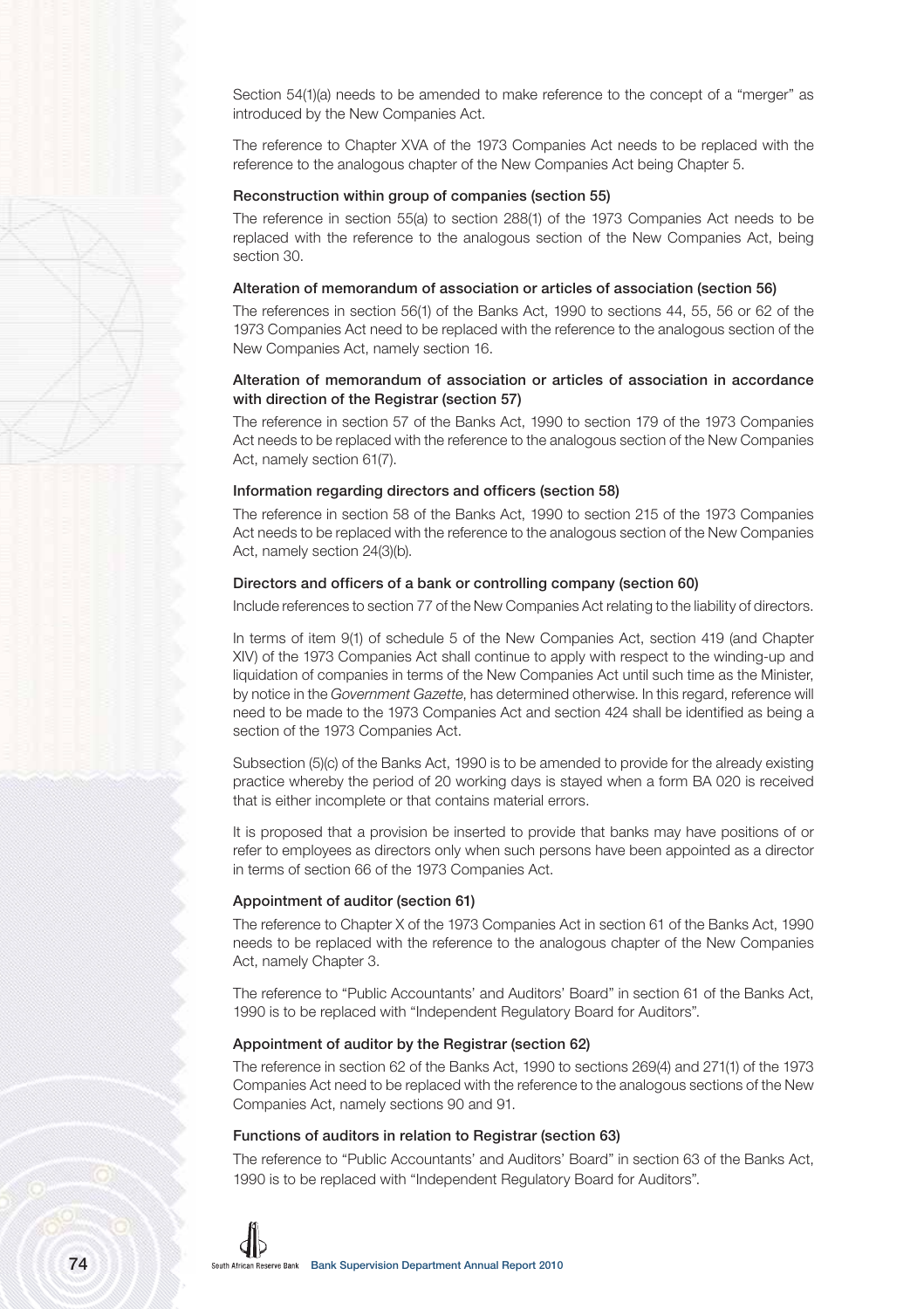### Audit Committee (section 64)

The amendments to section 64 of the Banks Act, 1990 effectively combine the requirements in the New Companies Act and the Banks Act, 1990 in one comprehensive clause.

Owing to a number of processes and requirements applicable to the appointment of members to the Audit Committee by banks and controlling companies, the period of 40 days is inadequate. It is proposed that the period be increased to 90 days.

#### Remuneration Committee (section 64C)

It is proposed that a Remuneration Committee be prescribed by the Banks Act, 1990 for banks and controlling companies, and that its composition and functions be prescribed by inserting a new section 64C into the Banks Act, 1990.

# Forwarding of certain notices, reports, returns and financial statements to the Registrar (section 65)

The references to sections of the 1973 Companies Act are to be replaced with references to the analogous sections of the New Companies Act.

#### Special provisions relating to winding-up or judicial management (section 68)

The section does not deal with judicial management, and hence the wording should be removed from the heading of the section.

Section 346 of the 1973 Companies Act has been replaced altogether (except to the extent necessary to give full effect to the provisions of Part G of Chapter 2).

It is suggested that section 68 of the Banks Act, 1990 be amended to provide for any application, resolution and all accompanying papers for any winding-up of a company which is a bank need to be lodged with the Registrar prior to such any winding-up order being made.

Section 357 of the 1973 Companies Act continues to apply and thus section 68(3)(b) should be amended to make reference to the fact that this is a section in the 1973 Companies Act.

Section 349 of the 1973 Companies Act has been deleted in its entirety and should be replaced with a reference to the analogous provision in the New Companies Act, being section 80.

The reference to section 419 in section 68(5)(b) of the Banks Act, 1990 must be replaced with a reference to the analogous section in the New Companies Act, being section 82(1).

#### Appointment of a curator for a bank (section 69)

The reference in section 69(2C)(b) of the Banks Act, 1990 to section 228 of the 1973 Companies Act needs to be replaced with the reference to the analogous section of the New Companies Act, namely section 112.

The reference in section 69(3)(f) of the Banks Act, 1990 to section 199 of the 1973 Companies Act needs to be replaced with the reference to the analogous section of the New Companies Act, namely section 65.

# Shares, debentures, negotiable certificates of deposit, share warrants and promissory notes or similar instruments (section 79)

Section 79(1)(a) of the Banks Act, 1990 indicates that banks may not issue shares of no par value or convert shares into shares of no par value. The New Companies Act, in section 35, actually does away with the concept of par value shares (except when it comes to banks that are specifically carved out from the ambit of section 35). The reference in section 79(1)(a) of the Banks Act, 1990 should be replaced with the analogous section in the New Companies Act, namely section 35 (containing the reference to par value shares) and section 36 (referring to the authorisation and reclassification of shares).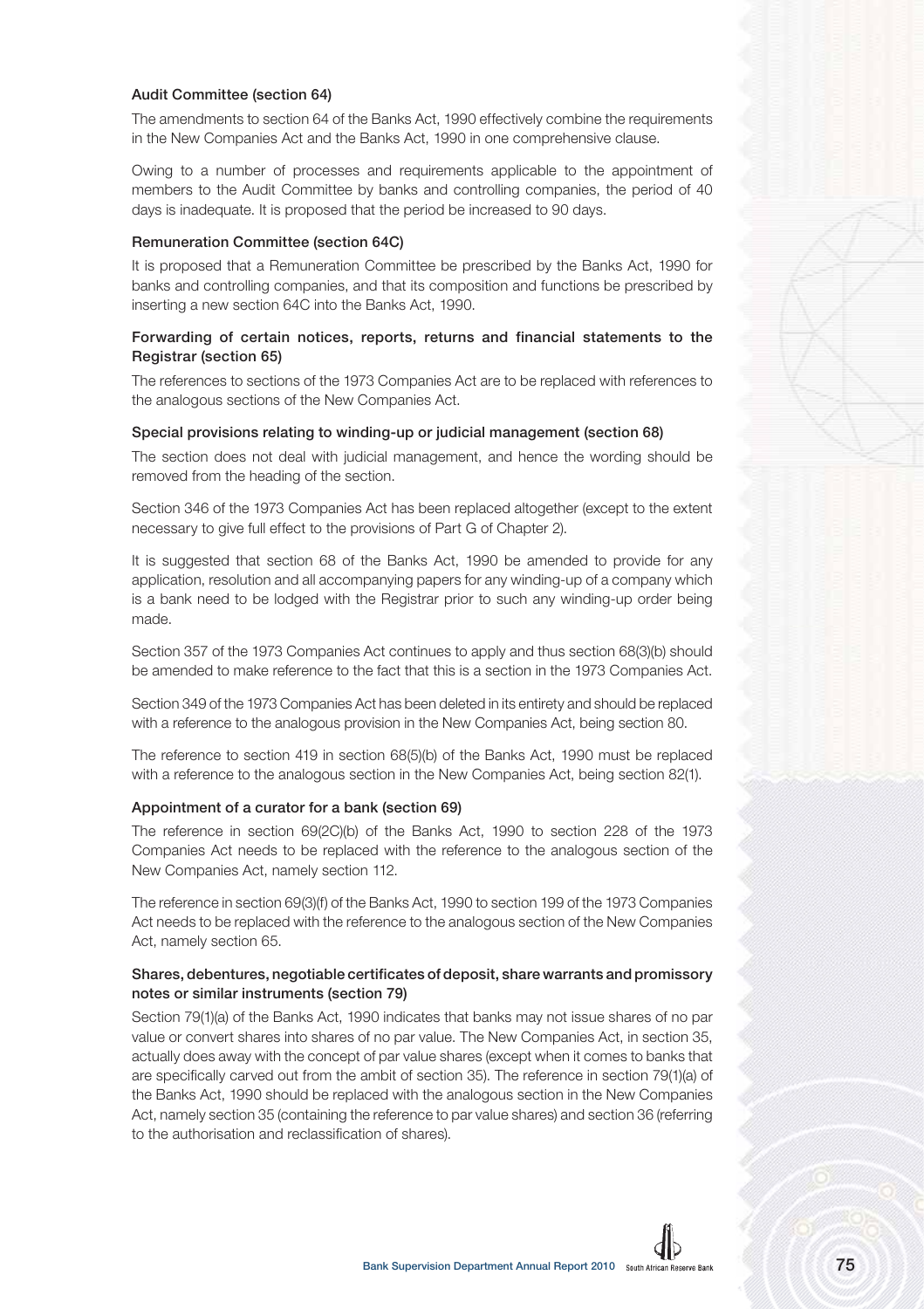The New Companies Act makes no reference to share warrants and thus section 79(1)(d) should be deleted.

Section 79(3) of the Banks Act, 1990 makes it clear that there shall be no differentiation in any of the ordinary shares of a bank and then refers to section 195(1) of the 1973 Companies Act. There is no analogous provision in the New Companies Act, hence it is proposed that section 79(3) be amended to incorporate the provisions of section 195(1) of the 1973 Companies Act.

# Management and control of repayment of money unlawfully obtained (Section 84)

In terms of item 9(1) of schedule 5 of the New Companies Act, section 419 (and Chapter XIV) of the 1973 Companies Act shall continue to apply with respect to the winding-up and liquidation of companies in terms of the New Companies Act until such time as the Minister, by notice in the Government Gazette, has determined otherwise. In this regard reference will need to be made to the 1973 Companies Act.

# Limitation of liability (section 88)

It is proposed that the term "other officer" be extended expressly to include "the inspectors and managers" mentioned above.

# **3.5 Illegal deposit-taking**

The Department is primarily responsible for the regulation and supervision of registered banks in the Republic of South Africa. The Department neither registers nor supervises any other investment scheme. The Banks Act, 1990, however, provides that no person may conduct the "business of a bank" unless such a person is a public company and registered as a bank.

The "business of a bank" is defined in the Banks Act, 1990 and can be described as the soliciting or advertising for, or the acceptance of deposits from the general public as a regular feature of the business in question. There are a number of exclusions and exemptions to the above-mentioned definition.

One of the exemptions that was issued by the Registrar with the approval of the Minister under paragraph (cc) of the definition of "the business of a bank" in section 1 of the Banks Act, 1990 is the so-called Commercial Paper Notice that was published as Notice No. 2172 in Government Gazette No. 16167 on 14 December 1994 (CP Notice).

The issue of commercial paper (including debentures) by companies is legal, *provided* the issuer fully complies with the conditions stated in the CP Notice. When an issuer does not comply with one or more of the conditions of the CP Notice, the issue of debentures could constitute illegal deposit-taking in terms of the provisions of the Banks Act, 1990.

A deposit is comprehensively defined in the Banks Act, 1990, but can simply be described as an amount of money paid by one person to another person subject to an agreement in terms of which an equal amount or any part thereof will be repaid on demand, on a specified or unspecified date or in circumstances agreed upon. There are also a number of specified exceptions to the above-mentioned general definition.

Because of the legal principle of commixtio and the legal nature of money, when one person hands over an amount of money to another, such money (physical notes and coin) generally becomes the property of the person receiving the money, which becomes part of his or her estate. When in such a case the receptor steals the money or becomes insolvent, the transferor of such money is left in a very precarious position in that he or she is left with an unsecured concurrent claim.

This is one of the reasons why deposit-taking, that is, the conducting of the business of a bank, is such a perilous business and why banks are regulated to the degree that they are. If the taking of deposits from the general public is a precarious business for banks despite their regulation

the issue of debentures could constitute illegal deposit-taking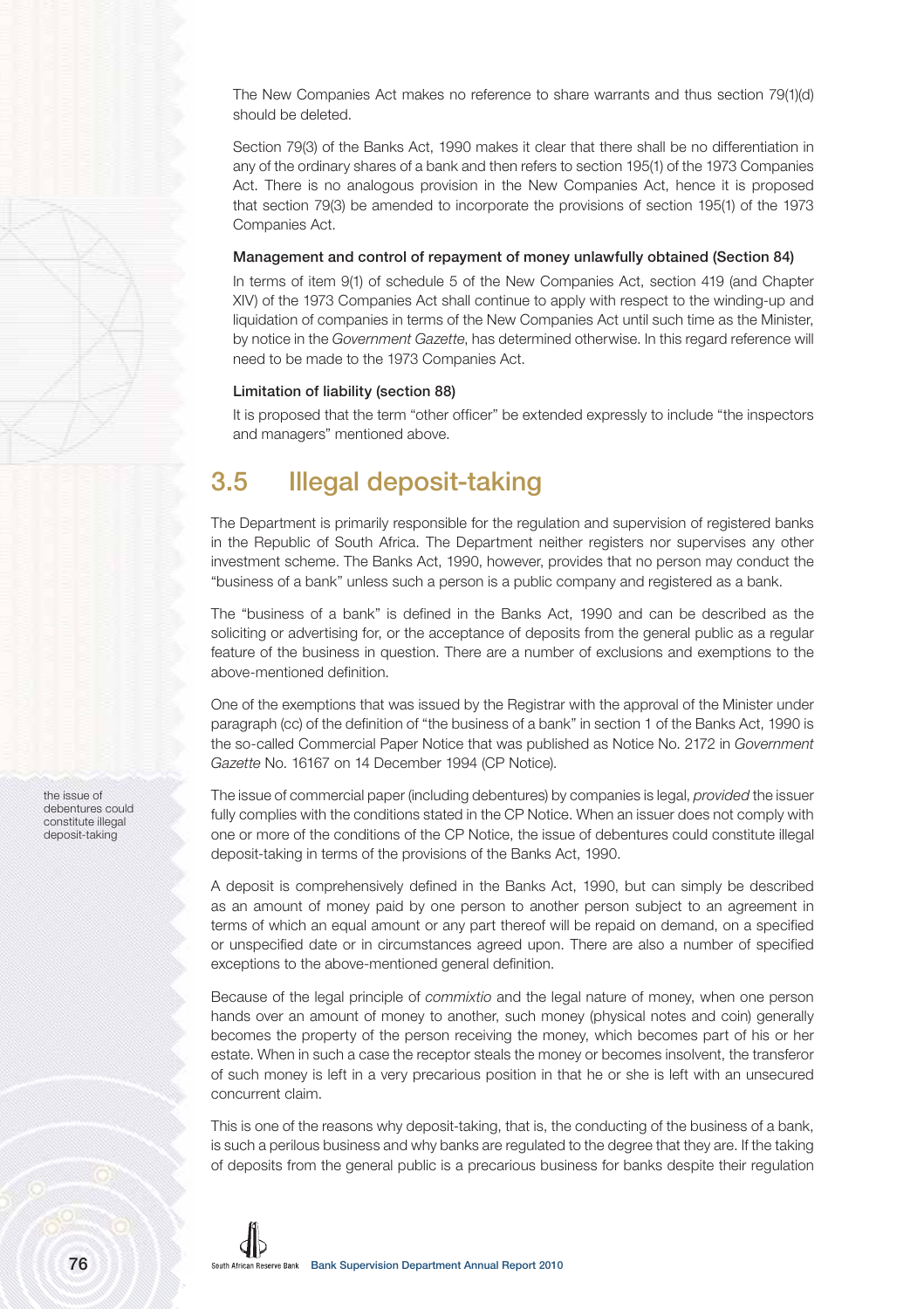and ongoing supervision, it is progressively fraught with risk when deposits are taken from the general public by unregulated and unsupervised persons and entities.

The Department is afforded certain powers in terms of sections 81 to 84 of the Banks Act, 1990 to control the activities of unregistered persons. These activities are, however, confined to illegal deposit-taking only. The above-mentioned provisions provide, among other things, that the Registrar may do the following in respect of unregistered persons that are suspected of taking deposits from the general public in contravention of the Banks Act, 1990:

- Apply to court for an order prohibiting anticipated or actual schemes involved in illegal deposit-taking
- Extract information from unregistered persons
- Inspect the affairs of an unregistered person (inspectors are appointed by the Governor or a Deputy Governor of the Bank in terms of the provisions of the South African Reserve Bank Act, 1989 (Act No. 90 of 1989) (SARB Act))
- Direct such a person to repay such money if the Registrar is satisfied that a person has illegally taken deposits from the general public
- Appoint a manager to manage and control the repayment of the money unlawfully obtained.

The Department understands the rationale for the above-mentioned powers to be the following:

- Banks are subjected to stringent regulation and meticulous supervision in exchange for the right to accept deposits from the general public. It is unfair and untenable to allow unregistered persons not subjected to the same regulation and meticulous supervision to compete with banks in an unfettered manner. Depositors are easily misled into thinking that such institutions are subject to the same stringent regulation and meticulous supervision as banks. They are therefore unwittingly risking their investment funds while labouring under the mistaken belief that the repayment of their funds and their returns are "guaranteed". The regulation of banks described above is a costly but necessary exercise in the public interest and incurred at the public's expense. The unregulated person, however, has the advantage of freedom brought about by non-regulation and therefore competes with the regulated person unfairly. The Department is therefore empowered to take action against unregistered persons in order to prevent unfair competition with registered banks.
- Notwithstanding the fact that the taking of deposits from the general public by an unregistered person is a criminal offence, such schemes are more often than not characterised by an element of fraud, and are harmful not only to the established and regulated banking system, but also to the economy as a whole. In order therefore to prevent a secondary illegal, harmful and/or fraudulent "banking" system from developing, it is necessary for the Department to have and enforce the above-mentioned powers.
- Another purpose of the above-mentioned powers is to contribute to depositor or investor protection.

Since the Department neither registers nor supervises unregistered persons, it is generally not aware of such schemes unless it is informed thereof by members of the public. The Department therefore only reacts to complaints received from the general public that contain sufficient details and documentary evidence to justify the Department invoking its powers in terms of the Banks Act, 1990.

During the year under review, the Department received a number of complaints, with supporting documentary evidence, pertaining to certain business activities conducted by a number of institutions. In the cases where the Department had reason to suspect that such institutions were accepting deposits from the general public as a regular feature of their business without being registered as a bank, it invoked its powers in terms of the Banks Act, 1990.

Experience has shown that when an institution conducts its business in contravention of the Banks Act, 1990, there is a reasonable likelihood that such an institution might also be contravening other legislation. The Department has therefore, as a rule, forwarded relevant information to other regulatory bodies such as the Financial Services Board, South African Revenue Service (SARS) and the Department of Trade and Industry (dti) for further investigation in terms of legislation under the administration of those bodies.

powers to control the activities of unregistered persons

depositors are easily misled

schemes characterised by an element of fraud

the Department received a number of complaints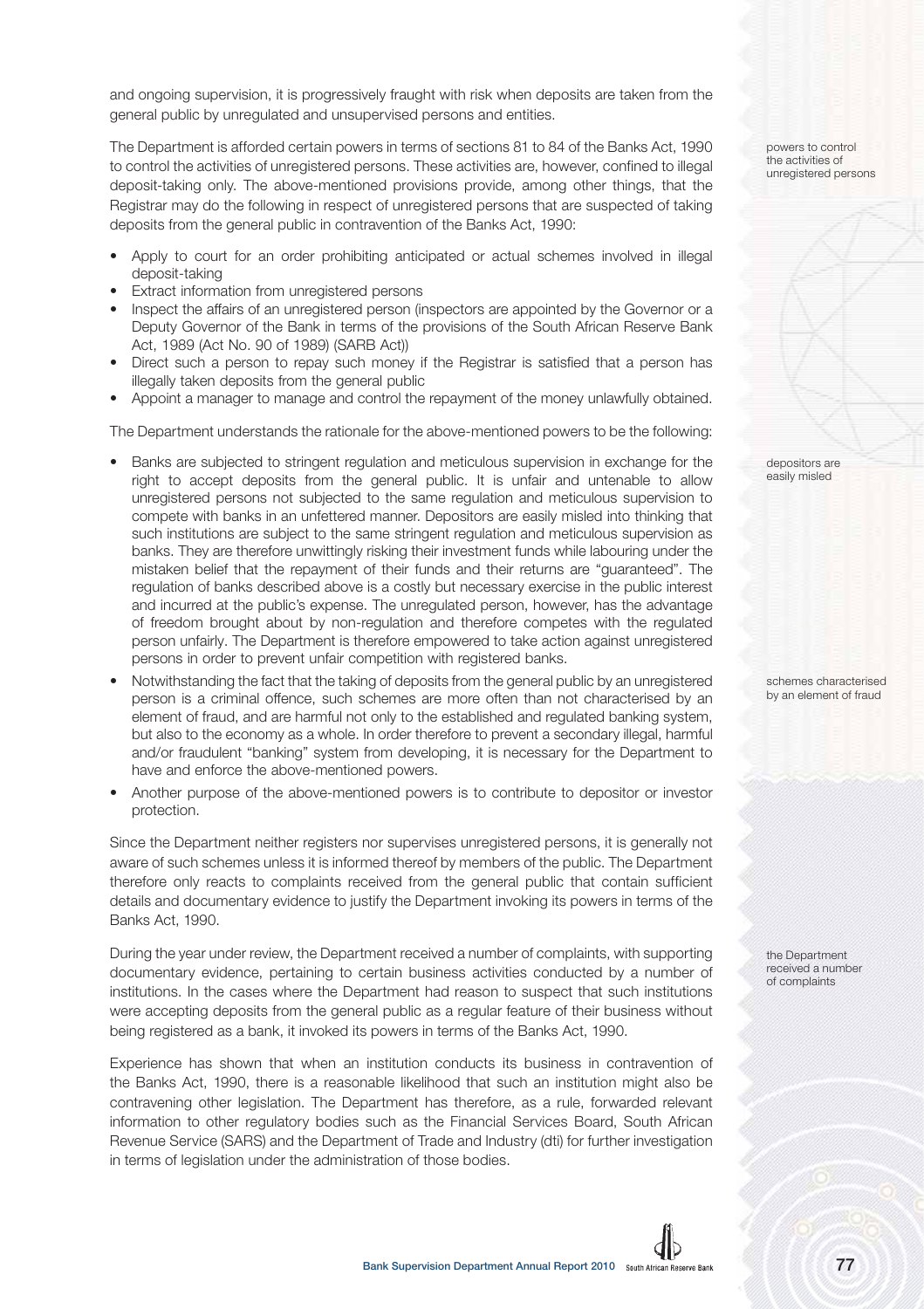When it is found that the business conducted by a person and/or institution does not constitute illegal deposit-taking, the Department does not have the legal power to investigate such a person and/or institution. The Department will, for instance, not involve itself in, among others, the following cases:

- When a person has committed fraud or theft in the operation of a scheme. These crimes are handed over to, and dealt with by, the South African Police Service
- When a person has been sequestrated or an institution has been liquidated, the provisions of the Insolvency Act, 1936 take precedence over the provisions of the Banks Act, 1990, and it becomes a matter for the courts and the appointed trustee or liquidator to deal with
- When a person or institution is operating a scheme involving money-laundering, the matter is referred to, and dealt with by, the FIC.

During 2010, staff members of the Department were subpoenaed in a number of cases that had been under its inspection to provide evidence in court proceedings relating to the prosecution of persons that had allegedly contravened the Banks Act, 1990.

A case in point is the criminal trial of the operators of the Krion investment scheme that was investigated by the Department during 2001–02. The criminal trial of the alleged originator of the Krion scheme, Marietjie Prinsloo, and six other accused was held in the Pretoria High Court before Ms Justice Cynthia Pretorius and two assessors in the course of 2010. The charges ranged from racketeering to money laundering; fraud; theft; and contravening legislation relating to banks, companies, close corporations and income tax.

On 14 October 2010, almost eight years after their arrest, Marietjie Prinsloo and members of her family, whose R1,5 billion investment scheme left thousands of investors penniless, were sentenced. Marietjie Prinsloo was sentenced to an effective 25 years' imprisonment. Prinsloo's former husband, Burt Prinsloo, daughter Yolanda Lemstra, and niece, Izabel Engelbrecht, were each sentenced to an effective 12 years' imprisonment. Yolanda's husband, Gerrit Lemstra, was sentenced to an effective 15 years' imprisonment, while Prinsloo's son, Cobus Pelser, received a 5-year jail sentence. Izabel's husband, Hendrik Engelbrecht, was given a suspended sentence on two charges.

The Department compiled a five-year review of schemes investigated from January 2006 to December 2010 (refer to Table 3.1). During this period members of the general public invested approximately R14,4 billion in illegal deposit-taking schemes that were investigated by the Department, at an associated cost, as at the date of this report, of approximately R105 million in the form of payments to appointed inspectors and managers. These associated costs will further escalate pending finalisation of the investigations pertaining to the number of current schemes as reflected in Table 3.1 below. The Department received 78 new complaints relating to illegal deposit-taking schemes during the five years under review. A total of 94 schemes were investigated and 68 schemes were finalised.

## Table 3.1: Inspections relating to illegal deposit-taking schemes

| Year  | <b>Schemes</b><br>brought<br>forward from<br>previous years | <b>New</b><br>schemes | Total number<br>of schemes<br>in year under<br>review | Schemes<br>still under<br>investigation<br>at year end | Schemes<br>finalised in<br>year under<br>review |
|-------|-------------------------------------------------------------|-----------------------|-------------------------------------------------------|--------------------------------------------------------|-------------------------------------------------|
|       | 16                                                          | 10                    | 26                                                    | 20                                                     | 6                                               |
|       | 20                                                          | 19                    | 39                                                    | 32                                                     |                                                 |
|       | 32                                                          | 12                    | 44                                                    | 26                                                     | 18                                              |
|       | 26                                                          | 21                    | 47                                                    | 35                                                     | 12                                              |
| 2010. | 35                                                          | 16                    | 51                                                    | 26                                                     | 25                                              |

During 2010, 16 new investigations, together with 35 investigations carried over from previous years, were undertaken. Of the total of 51 investigations, 25 had been completed and 26 still remained under investigation as at 31 December 2010.

a five-year review of schemes investigated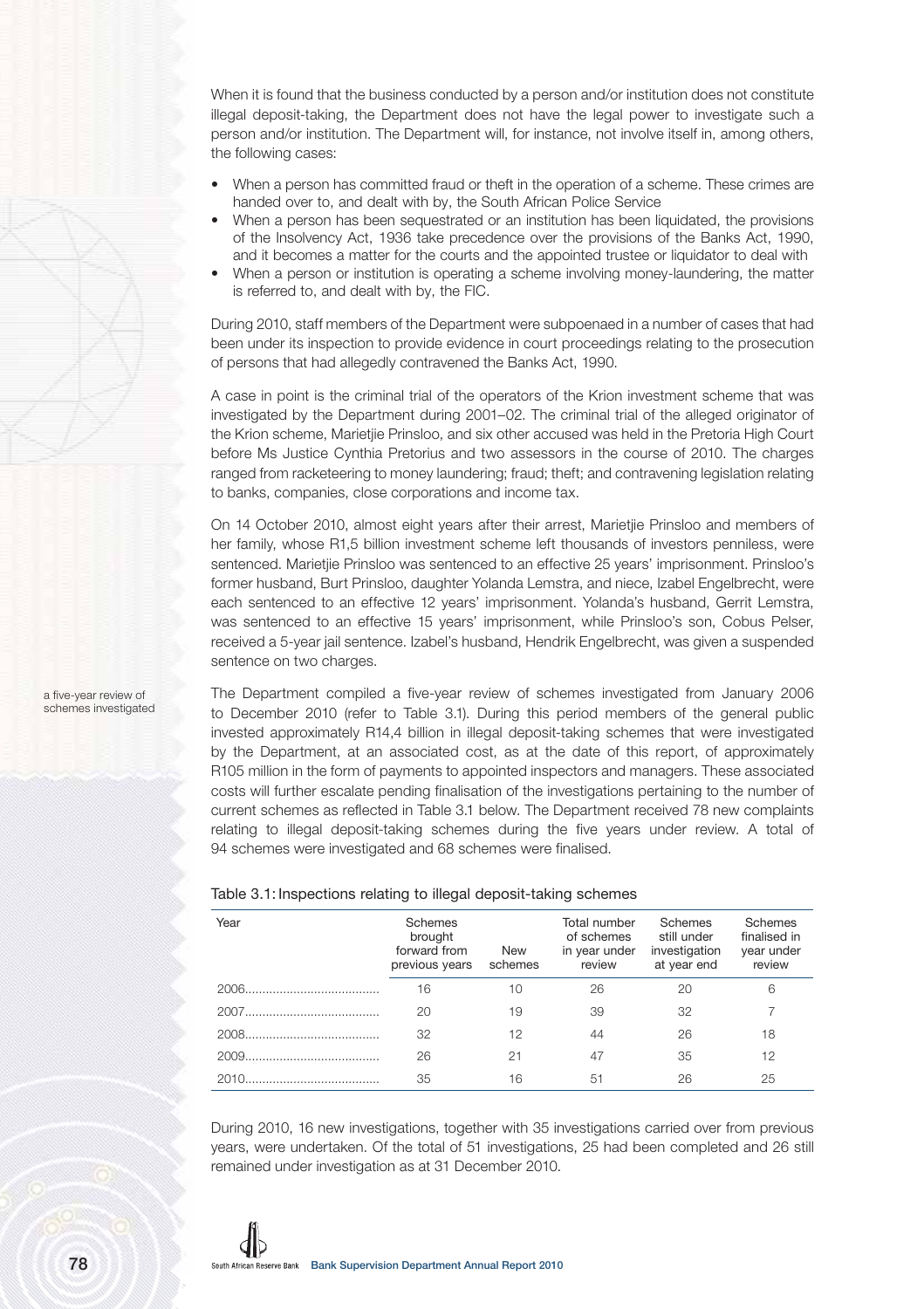



It is evident from Figure 3.1 that the total number of schemes investigated by the Department has been increasing steadily over the five-year period under review. On the one hand, it could indicate an increase in the prominence of such schemes or, on the other, an increase in the reporting of such schemes to the Department; or it could be a combination of both. One of the issues in this regard remains the timely reporting of such schemes to the Department. Schemes are usually reported only once there has been a default, meaning that such schemes had been in operation for some time involving a large number of investors and their funds, before they are brought to the Department's attention. An added challenge in this regard is that once these schemes have been reported to the Department and investigators are appointed, it takes a further period to establish the true nature of the business and the possible contravention of the Banks Act, 1990 due to the complexities of the scheme at hand. The investigation into the affairs of Sharemax Investments (Pty) Limited (Sharemax) is a case in point.

Sharemax is a private company that has operated countrywide as a facilitator or promoter in the unlisted property investment industry since 1999. Sharemax has successfully promoted property projects of more than R4 billion with about 30 000 investors investing in Sharemax's property projects. Sharemax focuses on suburban shopping centres in which individuals invest and are part owners of such commercial property. Each project or syndication is housed in a separately registered company which, in the majority of cases, acquires a shopping centre. The directors of Sharemax also become the directors of the newly established company. Members of the public are invited by means of a registered prospectus to invest in the company by means of a less than 1 cent share in the company, coupled with a R999 999,99 debenture. Investors are promised approximately 10 per cent annual return, payable monthly (depending on the product). The monthly returns are funded by the rental income generated by the leases of premises in the shopping centre.

The investigation found that Sharemax currently serviced more than 30 property syndications. The majority of the property syndications was established by purchasing an existing shopping centre by means of funds raised from the public, in essence, by means of debentures. By agreement, Sharemax would be entitled to a portion of the initial investment and a monthly administration fee. Two property syndications were, however, established by purchasing land for property development. These syndications are Zambezi Shopping Centre and The Villa Shopping Centre, both in the Pretoria area.

Apart from the complexities of the scheme operated by Sharemax, the Department and the appointed inspectors were confronted by legal issues raised by the attorneys of Sharemax in

schemes investigated increased steadily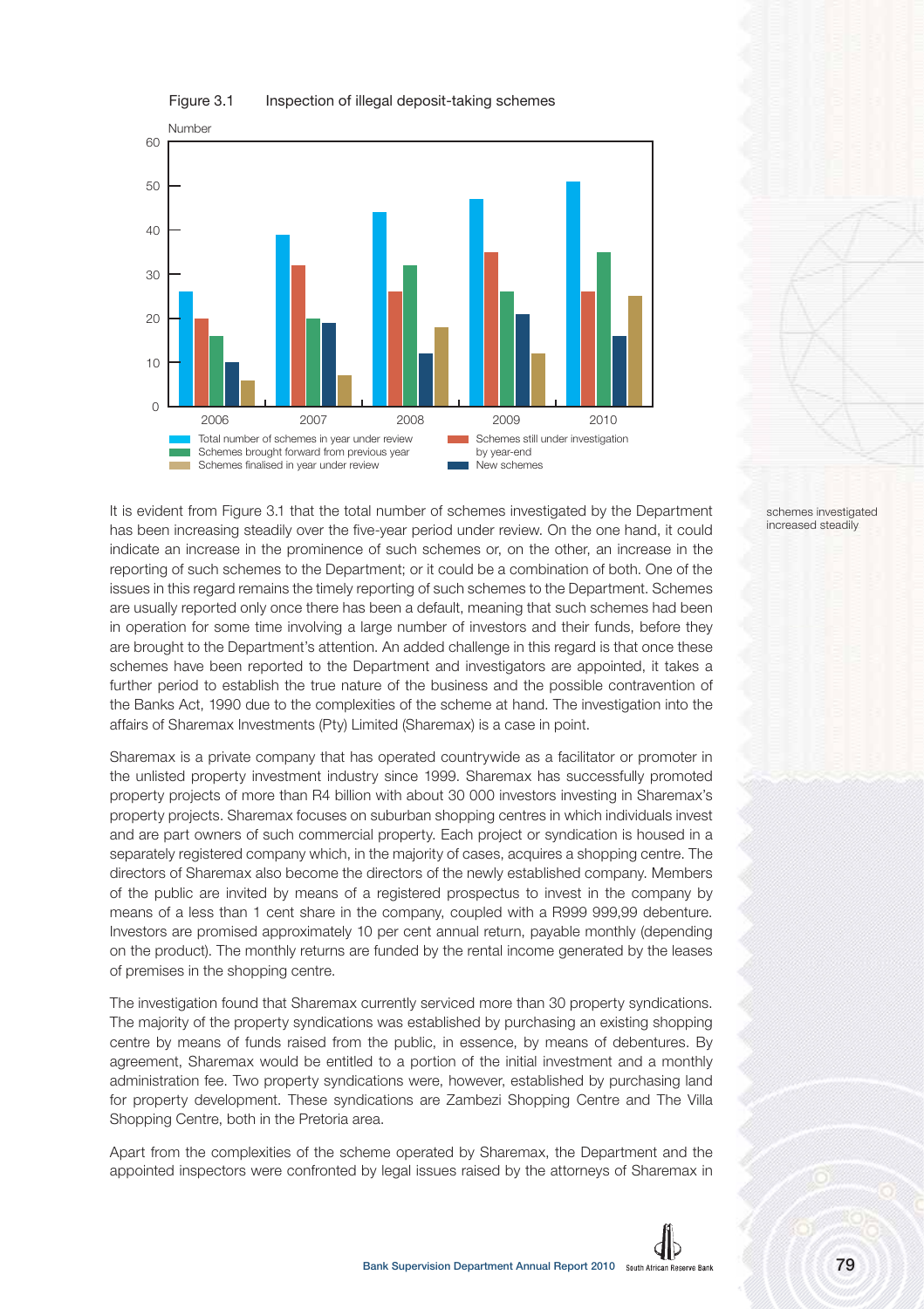a number of instances. This had an impact on the speed with which the investigation could be completed. The Department obtained a legal opinion from senior counsel which confirmed its initial view that the funding model of Sharemax did not comply fully with the conditions prescribed by the CP Notice. Hence, the Department consulted with the CEO of Sharemax and the company attorney to discuss the opinion. Thereafter, the Department was satisfied that the funding model of Sharemax was in contravention of the CP Notice and was tantamount to illegal deposit-taking. The Department then invoked its powers in terms of section 83 of the Banks Act, 1990, and directed Sharemax and all the property syndication companies under its management to repay the funds illegally obtained. The Department also appointed inspectors as managers to manage the repayment process.

It was evident from the outset that the directive to repay could not be immediately adhered to. Owing to the fact that each property syndication was housed in a separate company that had a fixed property as an asset, the Department instructed the managers to investigate options to resolve the matter without having to resort to liquidation of all the companies. Various options were considered and a number of offers to purchase some of the property syndication companies were received, but were not followed through by the prospective purchasers.

Sharemax then decided to restructure its board of directors and to appoint three independent directors to its board and the boards of all the property syndication companies. Sharemax retained two executive directors on these boards. The Department afforded the newly established boards an opportunity to construct a resolution plan in respect of each property syndication company in an attempt to resolve the matter at hand. These plans should be forthcoming in 2011.

# **3.6 Update on co-operative banks**

The establishment of the Co-operative Banks Development Agency (CBDA) in terms of section 54 of the Co-operative Banks Act, 2007 (Act No. 40 of 2007) (Co-operatives Banks Act), brought about the twin regulatory and supervisory units comprising the Bank and the CBDA. The Bank established the Co-operative Banking Supervision Unit (CBSU) and the CBDA a supervision unit. Their immediate tasks included overseeing the processes of, among other things, the drafting of regulations in terms of section 86 of the Act, the drafting of the rules required in terms of sections 46(1) read with 57(1) of the Act and the registration of applicants seeking to register as co-operative banks.

Following the passing of the Regulations relating to Co-operative Banks, which were signed into law on 1 July 2009 by the Minister of Finance, the Co-operative Banks Act, 1990 combined rules were approved by the Minister on 5 January 2010 and published in Government Gazette No. 32860 dated 12 January 2010 under the heading, "Co-operative Banks Act Supervisors' Rules".

During 2010, a total of 16 applications had been received to register co-operative banks, of which 4 are eligible to be regulated by the Bank. As at 31 December 2010 only 1 of these applications had been formally approved. It should be noted that the CBDA Supervisor has the authority to exercise the powers and perform the functions conferred in terms of the Act in respect of primary co-operative banks that hold deposits of R1 million to R20 million with at least 200 members, while primary co-operative banks that hold more than R20 million in deposits, as well as secondary and tertiary co-operatives banks, are supervised by the Bank Supervisor of Co-operative Banks.

Further developments in the co-operative banking environment were the new appointments and reappointments of members of the board of the CBDA following the expiry of the term of office at the end of July 2010 of board members, who were appointed on 15 August 2008. A statement from the Cabinet meeting of 15 September 2010 confirmed the appointments of Ms O Matshane and Mr P Koch as new members of the board for a period of three years with effect from 1 October 2010. In addition, the following were reappointed as members of the board: Mr S Ndwandwe (Chairperson), Adv E J Kuzwayo (Deputy Chairperson), Ms D Hamilton; Mr K Mahuma; Mr V Satgar and Mr J Theron.

16 applications had been received to register cooperative banks

newly established boards afforded an opportunity to construct a resolution plan